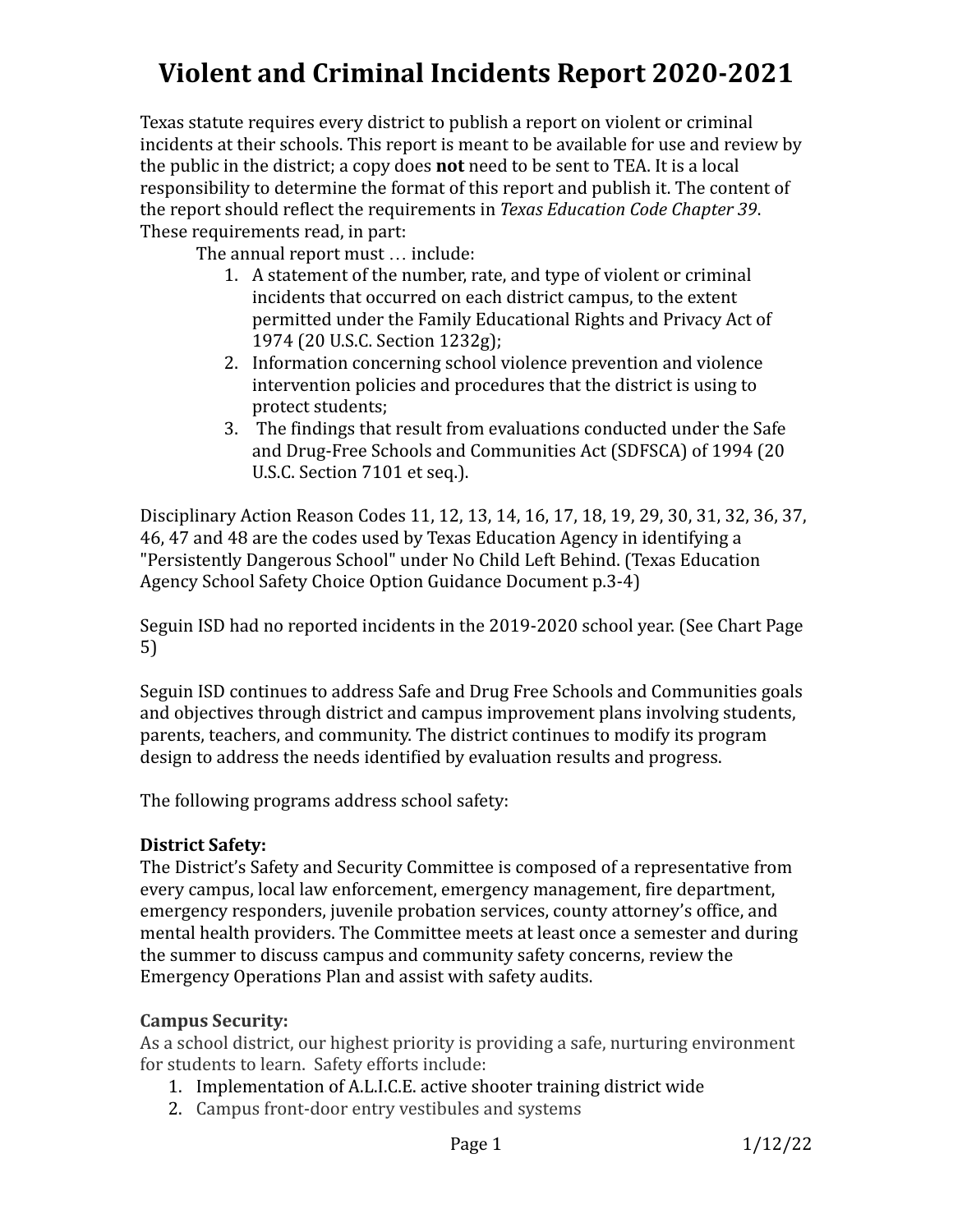- 3. Visitor identification process
- 4. Scheduled safety drills
- 5. Campus security protocols that follow the District's Emergency Operations Plan and Standard Response Protocols as recommended by the Texas School Safety Center
- 6. Anonymous reporting system for students and parents
- 7. Improved security camera surveillance
- 8. Security officers are present on secondary campuses
- 9. Student Code of Conduct

We appreciate the community's understanding of the increased safety protocols. It is important for parents to help children understand the importance of safety drills as practice of drills is an essential component to saving lives and reducing injury in the event of an actual crisis.

# **Positive School Climate:**

It is essential to student safety that campuses work to create positive school climates. PBIS has been implemented district-wide and is being reinforced through the School Climate Transformation Program. The program includes restorative practices, trauma based interventions, mental health support, counseling, social skills, and proactive safety efforts. The purpose of the program is to establish a climate in which appropriate behavior is the norm.

# **Bullying Prevention:**

SISD is committed to protecting students and preventing bullying, harassment and discrimination on our campuses. Bullying negatively impacts the emotional, academic and physical wellbeing of students. All people are negatively impacted when bullying is a problem in school, including targets, kids who bully, bystanders, and school staff. SISD follows the current Texas law that defines and encompasses cyberbullying requiring anonymous reporting for students, includes cyberbullying off campus and after school hours, timely parent notification, reporting to law enforcement, and continuing education requirements for staff.

To prevent bullying, SISD implements the No Place For Hate initiative district wide and all campuses have earned designations from the Anti-Defamation League. This initiative is part of the character education initiative Matador Challenge. The elementary campuses have Matador Challenge Clubs. The Matador Challenge Mission Statement is to inspire SISD students and the Seguin community to perform acts of kindness and compassion. We view these acts as a way to unite and strengthen our community, while also encouraging students to achieve their dreams. It is our goal and vision that the Seguin community be a place where hate is not tolerated. Students are challenged to go make a positive impact, accept differences, take personal responsibility, and serve our community.

It is important to the investigation and prevention of bullying that the inappropriate conduct be reported as soon as possible. The **SISD Bully Reporting Form** is available at each campus, in the current Student/Parent Handbook, online at the district web site as a Quick Link, and through a SISD Tip submission. The report form can be submitted in any form anonymously.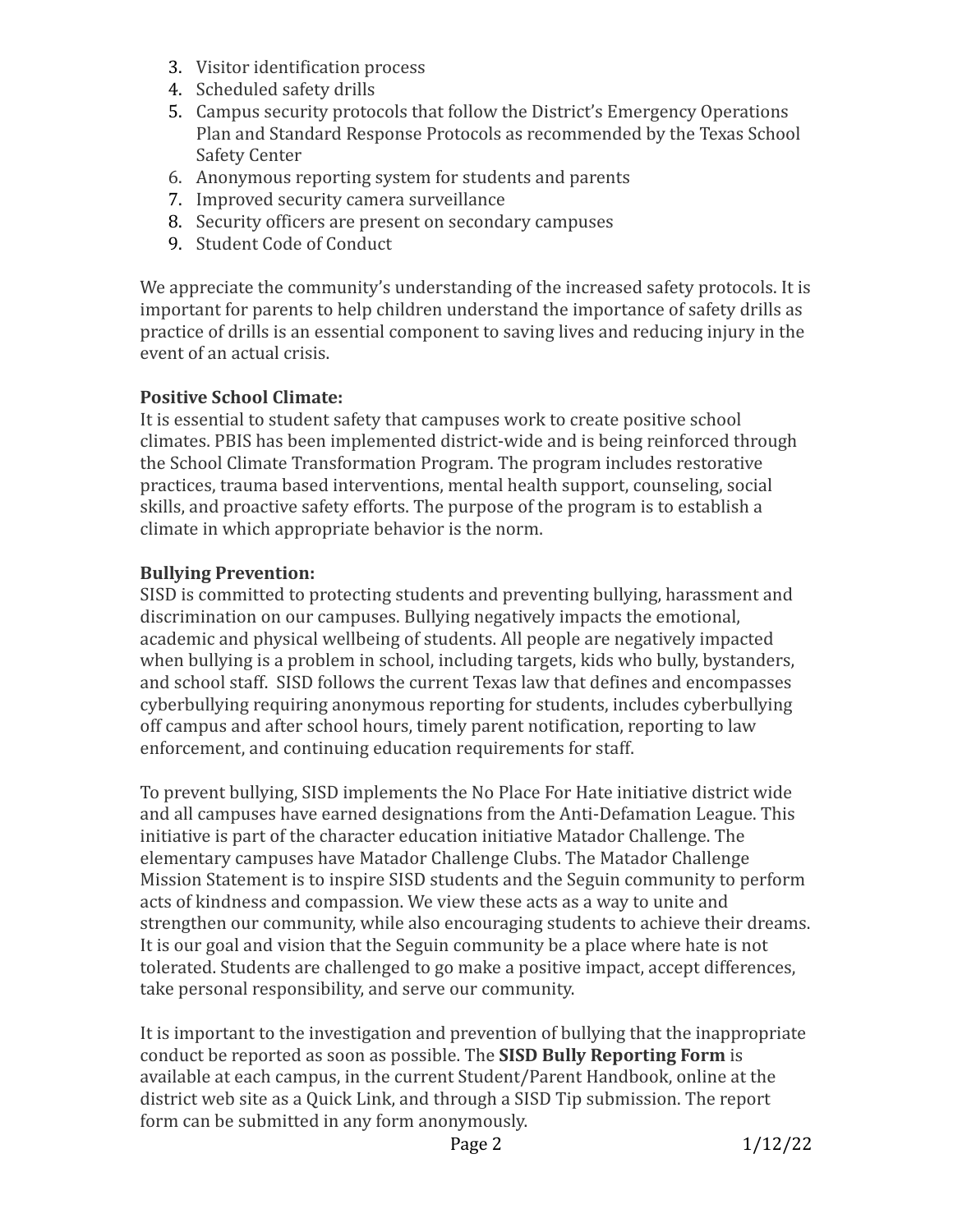The Texas School Safety Center provides useful information to assist in understanding the legal definition of bullying. https://txssc.txstate.edu/tools/law-toolkit/topics/bullying

### SISD Board Policy regarding Bullying (FFI LEGAL | FFI LOCAL) <http://txssc.txstate.edu/topics/bullying/> [www.stopbullying.gov](http://www.stopbullying.gov)

# **Safety Tip Line:**

The SISD P3 Tip was created in partnership with Guadalupe County Crimestoppers to provide students, parents, and community members a secure, confidential and proactive way to share information regarding safety issues within the district. Tips may include, but are not limited to, fights or assaults, bullying, harassment, use or sale of drugs, weapons or possible use thereof, domestic violence, or any crimes against children. Anyone with a legitimate and genuine concern may use the P3 App or the web link located on the the district website at [www.seguinisd.net](http://www.seguinisd.net).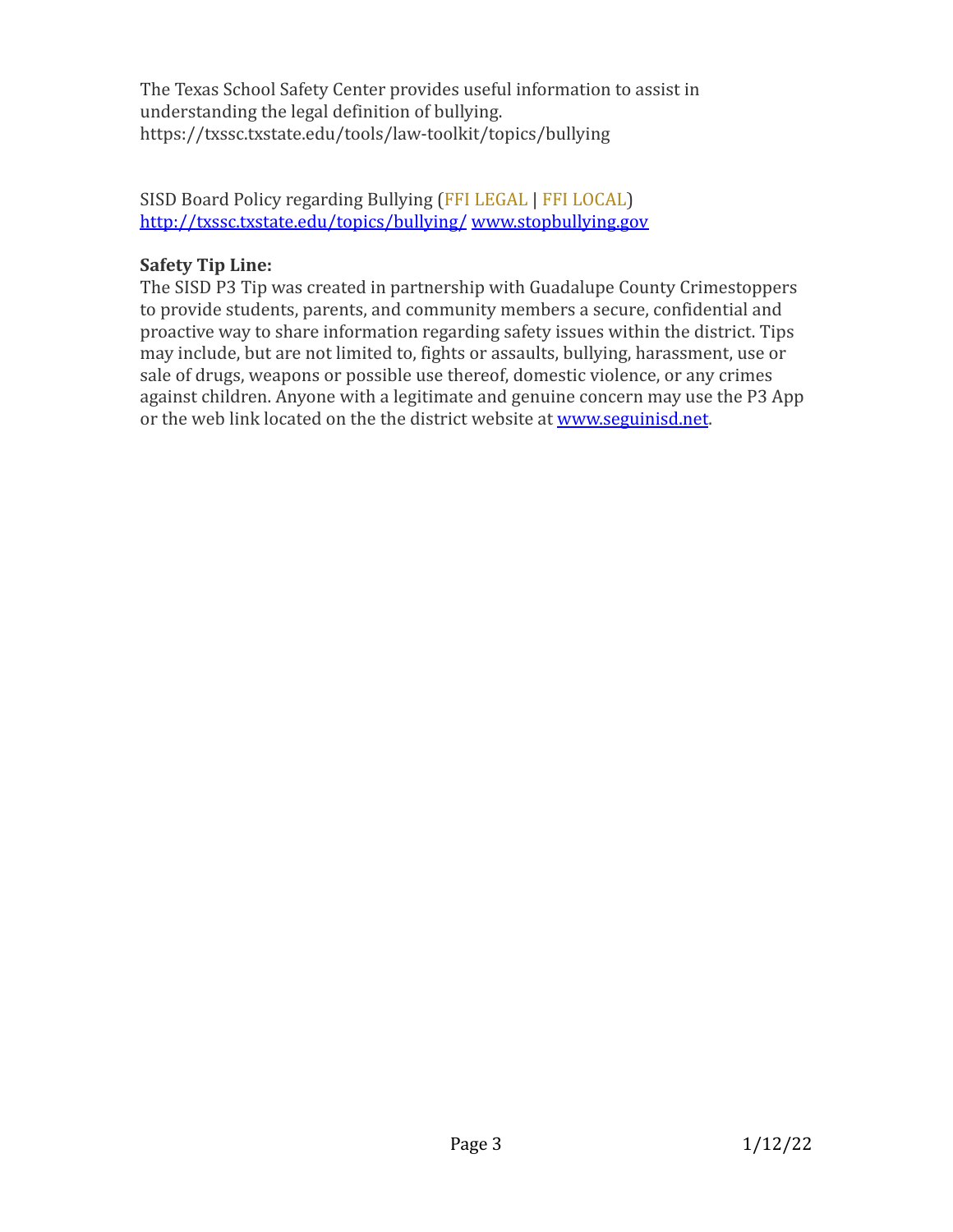| <b>Board Policy Name</b> | <b>Board Policy Title</b>                                                                                            |  |  |  |
|--------------------------|----------------------------------------------------------------------------------------------------------------------|--|--|--|
| <b>FN</b>                | STUDENT RIGHTS AND RESPONSIBILITIES                                                                                  |  |  |  |
| <b>FNA</b>               | STUDENT RIGHTS AND RESPONSIBILITIES - STUDENT EXPRESSION                                                             |  |  |  |
| <b>FNAA</b>              | STUDENT EXPRESSION - DISTRIBUTION OF NONSCHOOL LITERATURE                                                            |  |  |  |
| <b>FNAB</b>              | STUDENT EXPRESSION - USE OF SCHOOL FACILITIES FOR<br>NONSCHOOL PURPOSES                                              |  |  |  |
| <b>FNC</b>               | STUDENT RIGHTS AND RESPONSIBILITIES - STUDENT CONDUCT                                                                |  |  |  |
| <b>FNCA</b>              | STUDENT CONDUCT - DRESS CODE                                                                                         |  |  |  |
| <b>FNCB</b>              | STUDENT CONDUCT - CARE OF SCHOOL PROPERTY                                                                            |  |  |  |
| <b>FNCC</b>              | STUDENT CONDUCT - PROHIBITED ORGANIZATIONS AND HAZING                                                                |  |  |  |
| <b>FNCD</b>              | STUDENT CONDUCT - TOBACCO USE AND POSSESSION                                                                         |  |  |  |
| <b>FNCE</b>              | STUDENT CONDUCT - PERSONAL<br>TELECOMMUNICATIONS/ELECTRONIC DEVICES                                                  |  |  |  |
| <b>FNCF</b>              | STUDENT CONDUCT - ALCOHOL AND DRUG USE                                                                               |  |  |  |
| <b>FNCG</b>              | STUDENT CONDUCT - WEAPONS                                                                                            |  |  |  |
| <b>FNCH</b>              | <b>STUDENT CONDUCT - ASSAULTS</b>                                                                                    |  |  |  |
| <b>FNCI</b>              | STUDENT CONDUCT - DISRUPTIONS                                                                                        |  |  |  |
| <b>FND</b>               | STUDENT RIGHTS AND RESPONSIBILITIES - MARRIED STUDENTS                                                               |  |  |  |
| <b>FNE</b>               | STUDENT RIGHTS AND RESPONSIBILITIES - PREGNANT STUDENTS                                                              |  |  |  |
| <b>FNF</b>               | STUDENT RIGHTS AND RESPONSIBILITIES - INTERROGATIONS AND<br><b>SEARCHES</b>                                          |  |  |  |
| <b>FNG</b>               | STUDENT RIGHTS AND RESPONSIBILITIES - STUDENT AND PARENT<br><b>COMPLAINTS/GRIEVANCES</b>                             |  |  |  |
| F <sub>O</sub>           | <b>STUDENT DISCIPLINE</b>                                                                                            |  |  |  |
| <b>FOA</b>               | STUDENT DISCIPLINE - REMOVAL BY TEACHER OR BUS DRIVER                                                                |  |  |  |
| <b>FOB</b>               | STUDENT DISCIPLINE - OUT-OF-SCHOOL SUSPENSION                                                                        |  |  |  |
| <b>FOC</b>               | STUDENT DISCIPLINE - PLACEMENT IN A DISCIPLINARY<br><b>ALTERNATIVE EDUCATION SETTING</b>                             |  |  |  |
| <b>FOCA</b>              | PLACEMENT IN A DISCIPLINARY ALTERNATIVE EDUCATION SETTING<br>- DISCIPLINARY ALTERNATIVE EDUCATION PROGRAM OPERATIONS |  |  |  |
| <b>FOD</b>               | STUDENT DISCIPLINE - EXPULSION                                                                                       |  |  |  |
| <b>FODA</b>              | EXPULSION - JUVENILE JUSTICE ALTERNATIVE EDUCATION PROGRAM                                                           |  |  |  |
| <b>FOE</b>               | STUDENT DISCIPLINE - EMERGENCY AND ALTERNATIVE PLACEMENT                                                             |  |  |  |
| <b>FOF</b>               | STUDENT DISCIPLINE - STUDENTS WITH DISABILITIES                                                                      |  |  |  |

#### **School Violence Prevention and Violence Intervention Board Policies**